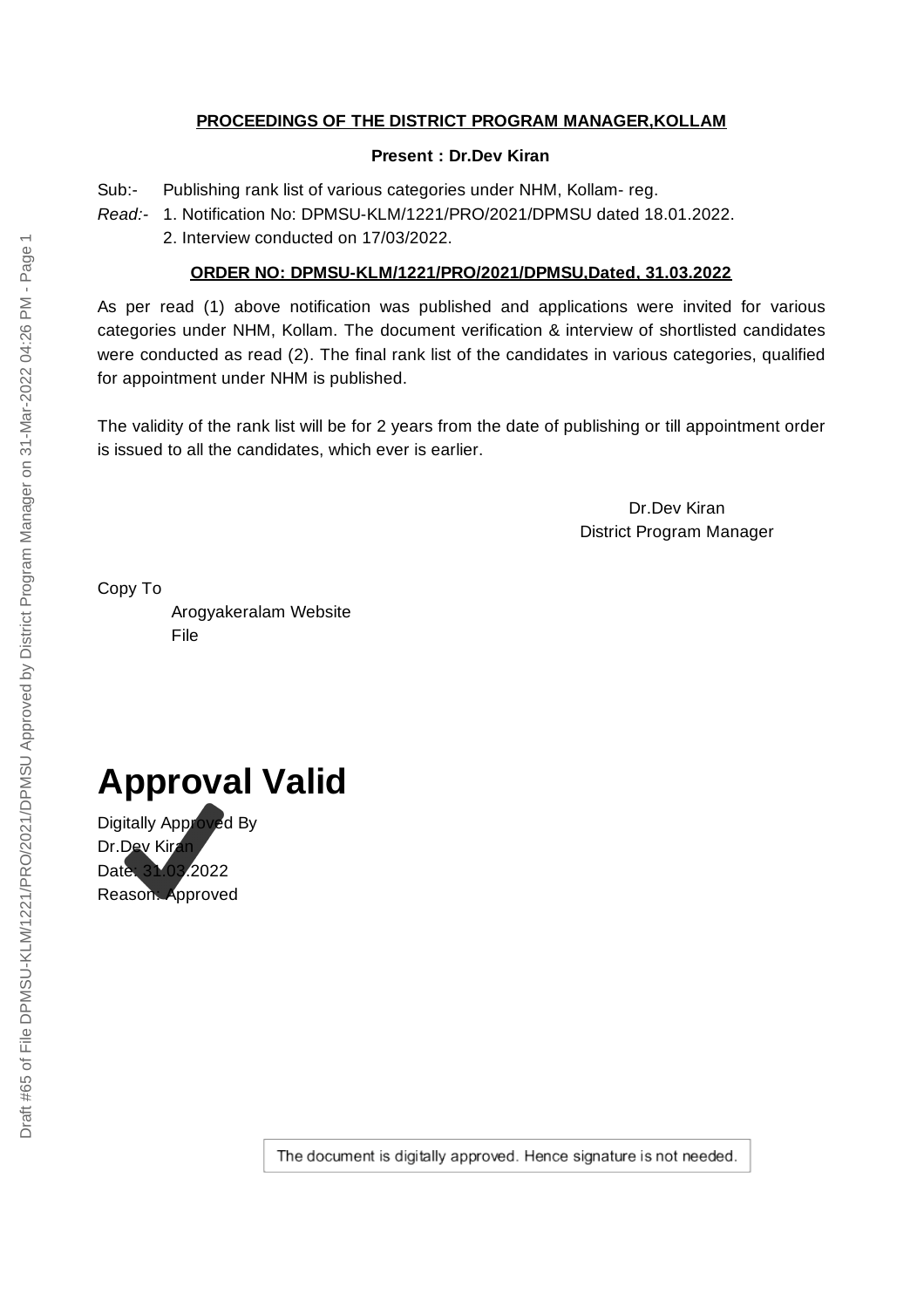### **RANK LIST - JPHN/RBSK NURSE**

| Sl. No         | Reg. No           | Name                     | Rank               |
|----------------|-------------------|--------------------------|--------------------|
|                | JPHN-96           | <b>KARTHIKA B S</b>      | RANK <sub>1</sub>  |
| $\overline{2}$ | $JPHN - 67$       | <b>ROSHNI MATHEW</b>     | RANK <sub>2</sub>  |
| 3              | JPHN-05           | <b>ATHIRA A</b>          | RANK <sub>3</sub>  |
| $\overline{4}$ | $JPHN - 08$       | Bindulekha p             | RANK <sub>4</sub>  |
| 5              | <b>JPHN - 44</b>  | <b>NEETHURS</b>          | RANK <sub>5</sub>  |
| 6              | <b>JPHN - 83</b>  | <b>RAJALEKSHMI R</b>     | RANK <sub>6</sub>  |
| $\overline{7}$ | <b>JPHN-019</b>   | <b>AISWARYA PRAKASH</b>  | RANK 7             |
| 8              | <b>JPHN - 49</b>  | <b>ATHIRA OR</b>         | RANK <sub>8</sub>  |
| 9              | <b>JPHN - 53</b>  | APARNAKRISHNAN B.R       | RANK <sub>9</sub>  |
| 10             | <b>JPHN - 89</b>  | <b>THAHIRA P V</b>       | RANK 10            |
| 11             | <b>JPHN - 82</b>  | <b>MANEESHA R MADHU</b>  | RANK <sub>11</sub> |
| 12             | <b>JPHN - 87</b>  | <b>BENCY LIJU</b>        | RANK 12            |
| 13             | <b>JPHN - 88</b>  | <b>JEENA NELSON</b>      | RANK <sub>13</sub> |
| 14             | <b>JPHN - 95</b>  | <b>SAJINA S</b>          | RANK 14            |
| 15             | <b>JPHN - 141</b> | <b>SARY KRISHNA G K</b>  | RANK 15            |
| 16             | <b>JPHN - 22</b>  | Sonymol. Y               | RANK 16            |
| 18             | <b>JPHN - 29</b>  | Vrindha M S              | RANK 17            |
| 20             | <b>JPHN - 69</b>  | <b>AHALYA U RAJ</b>      | RANK 18            |
| 21             | <b>JPHN - 93</b>  | Rejula.NR                | RANK 19            |
| 22             | <b>JPHN - 119</b> | <b>SHIBIF</b>            | RANK 20            |
| 23             | <b>JPHN - 164</b> | Deepa.S.A                | RANK <sub>21</sub> |
| 24             | <b>JPHN - 165</b> | PRIYA S                  | RANK <sub>22</sub> |
| 25             | <b>JPHN - 018</b> | <b>JYOTHI RESHMI J R</b> | RANK <sub>23</sub> |
| 26             | $JPHN - 65$       | <b>ANJALI A</b>          | RANK <sub>24</sub> |
| 28             | <b>JPHN - 107</b> | <b>RAKHIRV</b>           | RANK <sub>25</sub> |
| 29             | <b>JPHN - 138</b> | Salini S                 | RANK <sub>26</sub> |
| 30             | $JPHN - 26$       | Surya s                  | RANK <sub>27</sub> |
| 31             | $JPHN - 31$       | <b>ANUJA J</b>           | RANK <sub>28</sub> |
| 32             | <b>JPHN - 55</b>  | RENJITHA REMJI           | RANK 29            |
| 33             | $JPHN - 81$       | <b>SHYNI S</b>           | RANK 30            |
| 34             | <b>JPHN - 91</b>  | Amitha Rani A            | RANK 31            |
| 35             | <b>JPHN - 94</b>  | <b>AMALAZ</b>            | RANK 32            |
| 36             | <b>JPHN - 105</b> | ARCHANA L                | RANK 33            |
| 37             | <b>JPHN - 112</b> | <b>LEKSHMI S</b>         | RANK 34            |
| 38             | <b>JPHN - 132</b> | <b>MEENU SABU</b>        | RANK 35            |
| 39             | <b>JPHN - 163</b> | <b>RINU RICHARD</b>      | RANK 36            |
| 40             | <b>JPHN - 017</b> | Divaya                   | RANK 37            |
| 41             | $JPHN - 21$       | Kavya Suresh             | RANK 38            |
| 42             | <b>JPHN - 35</b>  | Fathima R                | RANK 39            |
| 43             | $JPHN - 40$       | <b>RAJANI R</b>          | RANK 40            |
| 44             | <b>JPHN - 86</b>  | PREETHA KUMARI G         | RANK 41            |
| 45             | <b>JPHN - 115</b> | <b>ANJUS</b>             | RANK 42            |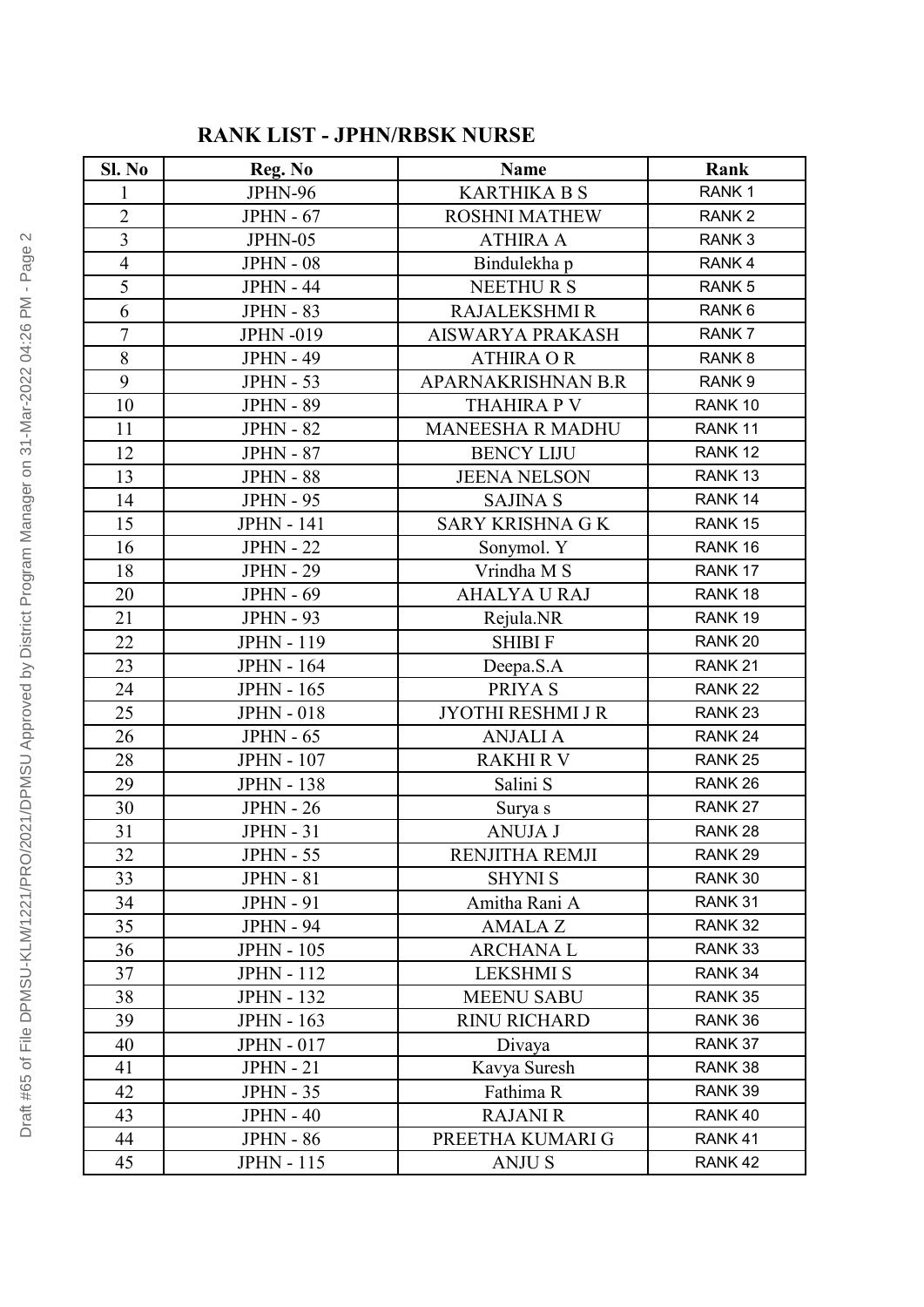| 46 | <b>JPHN - 135</b> | <b>RAKHI S RAJ</b>         | RANK 43            |
|----|-------------------|----------------------------|--------------------|
| 47 | <b>JPHN - 145</b> | Alfeena R                  | RANK 44            |
| 48 | <b>JPHN - 149</b> | Anju R Balan               | RANK 45            |
| 49 | <b>JPHN - 014</b> | <b>SHINY S</b>             | RANK 46            |
| 50 | <b>JPHN - 15</b>  | Dhanya M                   | RANK 47            |
| 51 | <b>JPHN - 020</b> | <b>BEENA JOY</b>           | RANK 48            |
| 52 | <b>JPHN - 23</b>  | VISHNU PRIYA S M           | RANK 49            |
| 53 | <b>JPHN - 28</b>  | <b>SAVITHA I</b>           | RANK 50            |
| 54 | <b>JPHN - 33</b>  | Arsha S                    | RANK 51            |
| 55 | <b>JPHN - 46</b>  | Harishma H S               | RANK <sub>52</sub> |
| 57 | <b>JPHN - 75</b>  | <b>Beena</b> Thomas        | RANK <sub>53</sub> |
| 59 | <b>JPHN - 125</b> | <b>RESHMISS</b>            | RANK 54            |
| 60 | <b>JPHN - 130</b> | <b>SANDHYAR</b>            | RANK 55            |
| 62 | <b>JPHN - 137</b> | <b>SUJIS</b>               | RANK 56            |
| 63 | <b>JPHN - 142</b> | <b>ASIYA AN</b>            | RANK 57            |
| 65 | <b>JPHN - 37</b>  | Haripriya S                | RANK 58            |
| 67 | <b>JPHN - 58</b>  | <b>JOJI JAMES</b>          | RANK 59            |
| 68 | <b>JPHN - 73</b>  | <b>KRISHNAPRIYA S</b>      | RANK 60            |
| 69 | <b>JPHN - 79</b>  | <b>SREEJA T THANKAPPAN</b> | RANK <sub>61</sub> |
| 70 | <b>JPHN - 92</b>  | <b>LEKSHMILS</b>           | RANK <sub>62</sub> |
| 71 | <b>JPHN - 102</b> | <b>SAJITHA S M</b>         | RANK <sub>63</sub> |
| 75 | <b>JPHN - 144</b> | <b>SALUJS</b>              | RANK 64            |
| 77 | <b>JPHN - 160</b> | Remya s p                  | RANK 65            |
| 78 | $JPHN - 03$       | Vineetha s                 | RANK 66            |
| 79 | $JPHN - 06$       | <b>ASWINIAJITH</b>         | RANK 67            |
| 80 | <b>JPHN - 010</b> | <b>ALFEENAN</b>            | RANK 68            |
| 81 | <b>JPHN - 011</b> | <b>DIVYAY</b>              | RANK <sub>69</sub> |
| 82 | <b>JPHN - 25</b>  | <b>BINILA S NAIR</b>       | RANK 70            |
| 83 | <b>JPHN - 43</b>  | <b>JEYAP</b>               | RANK 71            |
| 84 | $JPHN - 51$       | <b>JINCY T THOMAS</b>      | RANK 72            |
| 85 | $JPHN - 62$       | <b>TISHA V S</b>           | RANK73             |
| 86 | <b>JPHN - 76</b>  | <b>ASWATHY R J</b>         | RANK 74            |
| 87 | <b>JPHN - 90</b>  | <b>AJMAMOL K</b>           | RANK 75            |
| 88 | <b>JPHN - 151</b> | <b>RAJASREE J</b>          | RANK 76            |

# **RANK LIST LAB TECHNICIAN**

| Sl. No | Reg. No   | <b>Name</b>        | <b>RANK</b>       |
|--------|-----------|--------------------|-------------------|
|        | $LT - 28$ | <b>ARYA SURESH</b> | <b>RANK</b>       |
|        | LT - 56   | <b>SINI B</b>      | <b>RANK2</b>      |
|        | $LT - 32$ | ANJANA ANILKUMAR   | <b>RANK3</b>      |
|        | $LT - 21$ | SANDRA V P         | RANK <sub>4</sub> |
|        | LT - 45   | ABHINAY A R        | <b>RANK 5</b>     |